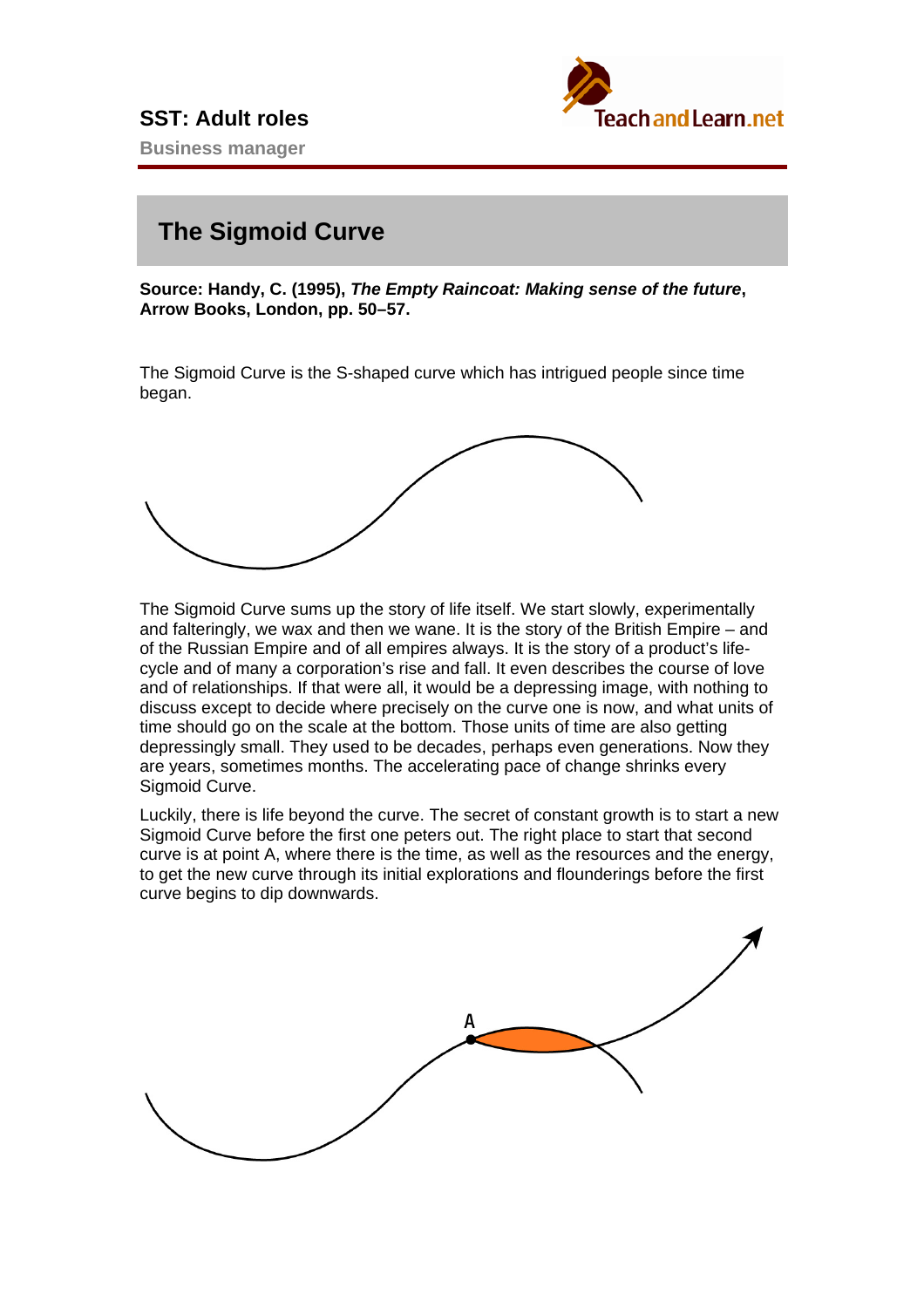That would seem obvious; were it not for the fact that at point A all the messages coming though to the individual or the institution are that everything is going fine, that it would be folly to change when the current recipes are working so well. All that we know of change, be it personal change or change in organizations, tells us that the real energy for change only comes when you are looking disaster in the face, at point B on the first curve.

А B

At this point, however, it is going to require a mighty effort to drag oneself up to where, by now, one should be on the second curve. To make it worse, the current leaders are now discredited because they are seen to have led the organization down the hill, resources are depleted and energies are low. For an individual, an event like redundancy typically takes place at point B. It is hard, at that point to mobilize the resources or to restore the credibility which one had at the peak. We should not be surprised, therefore, that people get depressed at this point or that institutions invariably start the change process, if they leave it until point B, by bringing in new people at the top, because only people who are new to the situation will have the credibility and the different vision to lift the place back on to the second curve.

Wise are they who start the second curve at point A, because that is the Pathway through Paradox, the way to build a new future while maintaining the present. Even then, however, the problems do not end. The second curve, be it a new product, a new way of operating, a new strategy or a new culture, is going to be noticeably different from the old. It has to be. The people also have to be different. Those who lead the second curve are not going to be the people who lead the first curve. For one thing, the continuing responsibility of those original leaders is to keep that first curve going long enough to support the early stages of the second curve. For another, they will find it temperamentally difficult to abandon their first curve while it is doing so well, even if they recognize, intellectually, that a new curve is needed. For a time, therefore, new ideas and new people have to coexist with the old until the second curve is established and the first begins to wane.

The hatched area beneath the peak is, therefore, a time of great confusion. Two groups of people, or more, and two sets of ideas are competing for the future. No matter how wise and benevolent they be, the leaders of the first curve must worry about their own futures when their curve begins to die. It requires great foresight, and even greater magnanimity, to foster others and plan one's own departure or demise. Those who can do it, however, will ensure the renewal and the continued growth of their organization.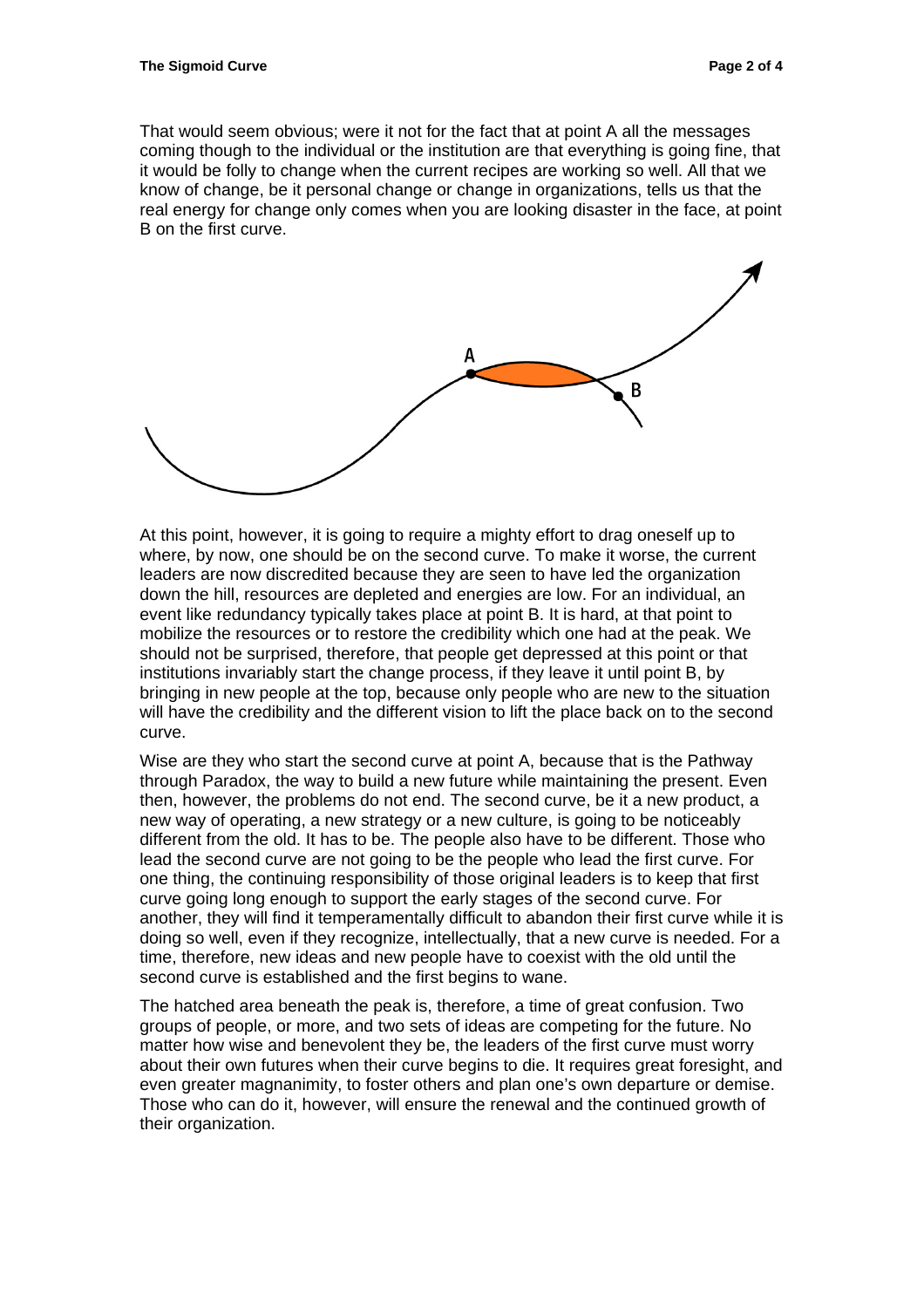## **The Discipline of the Second Curve**

The concept of the Sigmoid Curve has, I find, helped many people and many institutions to understand their current confusions. The question which they always ask, however, is 'How do we know where we are on the first curve?' One way of answering that is to ask them to make their own private and personal assessment of their position, or that of their organisation, to draw the first curve as they see it, and to mark an X on it to show where they are now. Almost invariably, when they reveal their perceptions of the curve, there is a consensus that they are farther along the curve that any of them would previously have admitted. They are nearer to point B than to point A.

Like the story of the road to Davy's Bar, you will only know for sure where you are on the curve when you look back. It is easier, too, to see where others are on their curves than to see yourself. We must therefore proceed by guess and assumption. There is no science for this sort of thing.

The discipline of the second curve requires that you always assume that you are near the peak of the first curve, at point A, and should therefore be starting to prepare a second curve. Organisations should assume that their present strategies will need to be replaced within two or three years and that their product life-cycles are shorter than they were. Richard Foster of McKinsey studied 208 companies over 18 years in order to discover those who were consistently successful. There were only three who lasted the course for the whole 18 years. Fifty-three per cent could not maintain their record for more than two years. Individuals should also work on the assumption that life will not continue as it has for ever and that a new direction will be needed in two or three years.

It may well be that the assumption turns out to be wrong, that the present trends can be prolonged much longer, and that the first curve was really only in its infancy. Nothing has been lost. Only the exploratory phase of the second curve has been done. No major commitments will have been undertaken until the second curve overtakes the first, which will never happen as long as the first curve is still on the rise. Keeping the two curves going will become a habit.

The discipline of devising that second curve will, however, have had its effect*.* It will have forced one to challenge the assumptions underlying the first curve and to devise some possible alternatives*.* It is tempting to think that the world has always been arranged the way it is and to delude ourselves that nothing will ever change. The discipline of the second curve keeps one sceptical, curious and inventive – attitudes essential in a time of change, and the best way of coping with the contradictions which accompany such a time.

The discipline of the second curve follows the traditional four-stage cycle of discovery. Questions start it off. The questions spark off ideas, possibilities, hypotheses. The best of these must then be tested out, tentatively and experimentally. Finally, the results of the experiments are reviewed. The first two stages cost nothing except the time for imagination. They can be very stimulating, particularly if they start from the greenfield hypothesis – 'If we did not exist would we reinvent ourselves and, if so, what would we look like?' Or, in a more personal example of second-curve thinking, 'If we did not live here, or do what we are doing, what would we be doing, where and how would we be living if we had the chance to start again?' The discipline of the second curve requires that you do not reinvent the same life, because that would merely perpetuate the first curve. The second curve is always different, although it builds on the first and grows out of it.

In *The Paradox of Success*, his book on the personal renewal of leaders, John O'Neil uses the model of the second curve *to* describe how leaders do, or do not, move on in life.